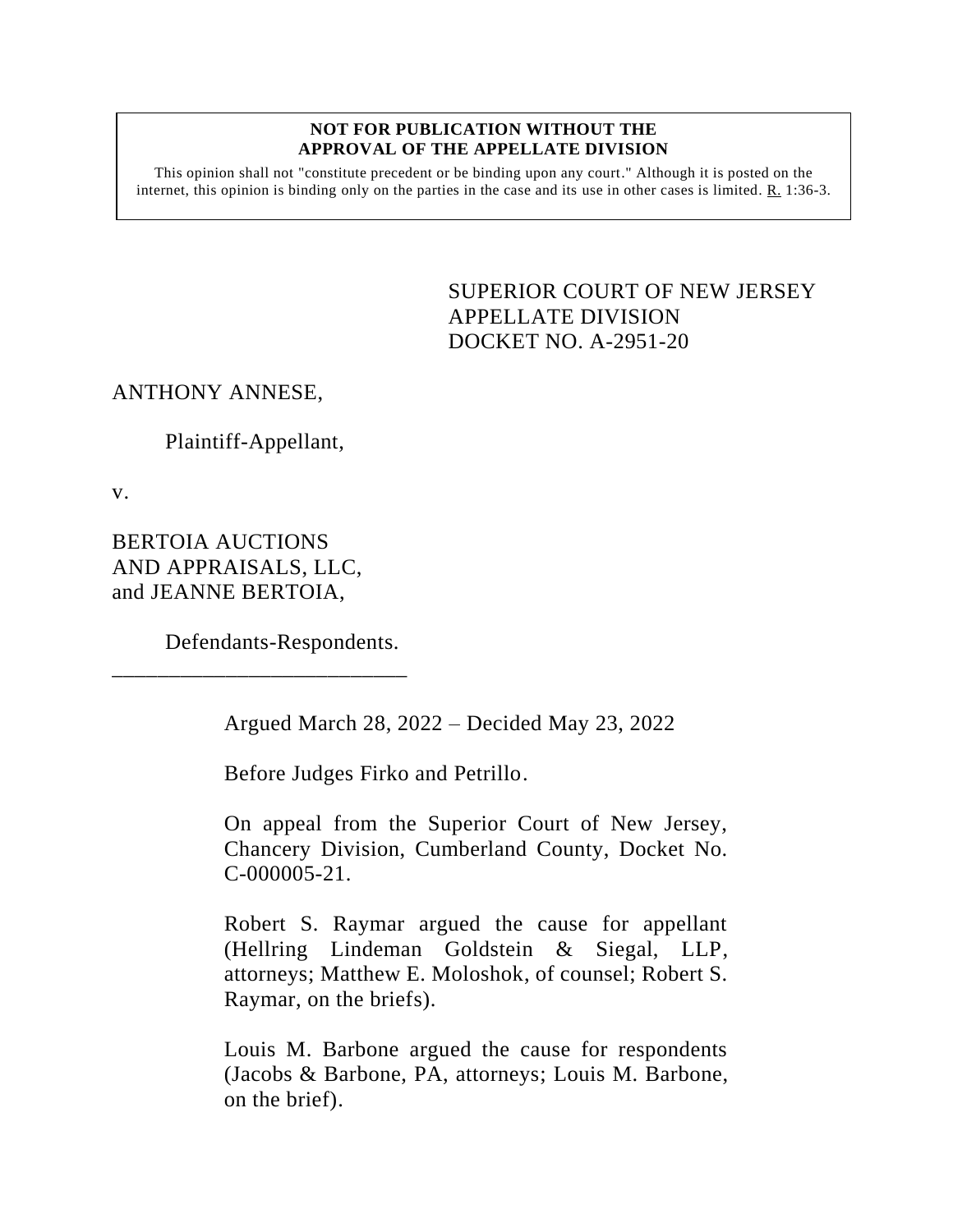### PER CURIAM

Plaintiff Anthony Annese appeals from a May 14, 2021, Chancery Division order granting defendant's motion to dismiss his complaint with prejudice pursuant to Rule 4:6-2(e). The trial court considered the terms of the written, two-page consignment agreement (the agreement or the contract) entered between the parties and determined that the terms of the agreement were unambiguous warranting dismissal of the complaint. We disagree and reverse.

I.

On March 5, 2019, plaintiff entered into the agreement with defendants Bertoia Auctions and Appraisals and Jeanne Bertoia (collectively defendants) for the purpose of selling plaintiff's toys and collectibles. The agreement was a total of twelve paragraphs spanning two pages. The agreement provided that the auction would be conducted later that year, specifically in October of 2019. In advance of the auction, defendants agreed to publicize and promote the event.

Defendants' compensation for the sale of plaintiff's collection was set forth in paragraph 3 of the agreement, a section entitled "COMMISSIONS." The section states that defendants would be paid "10% of the value of the property sold at auction." This section further states a "buyer's premium of 20% of the final bid" would be collected by defendants from each successful bidder.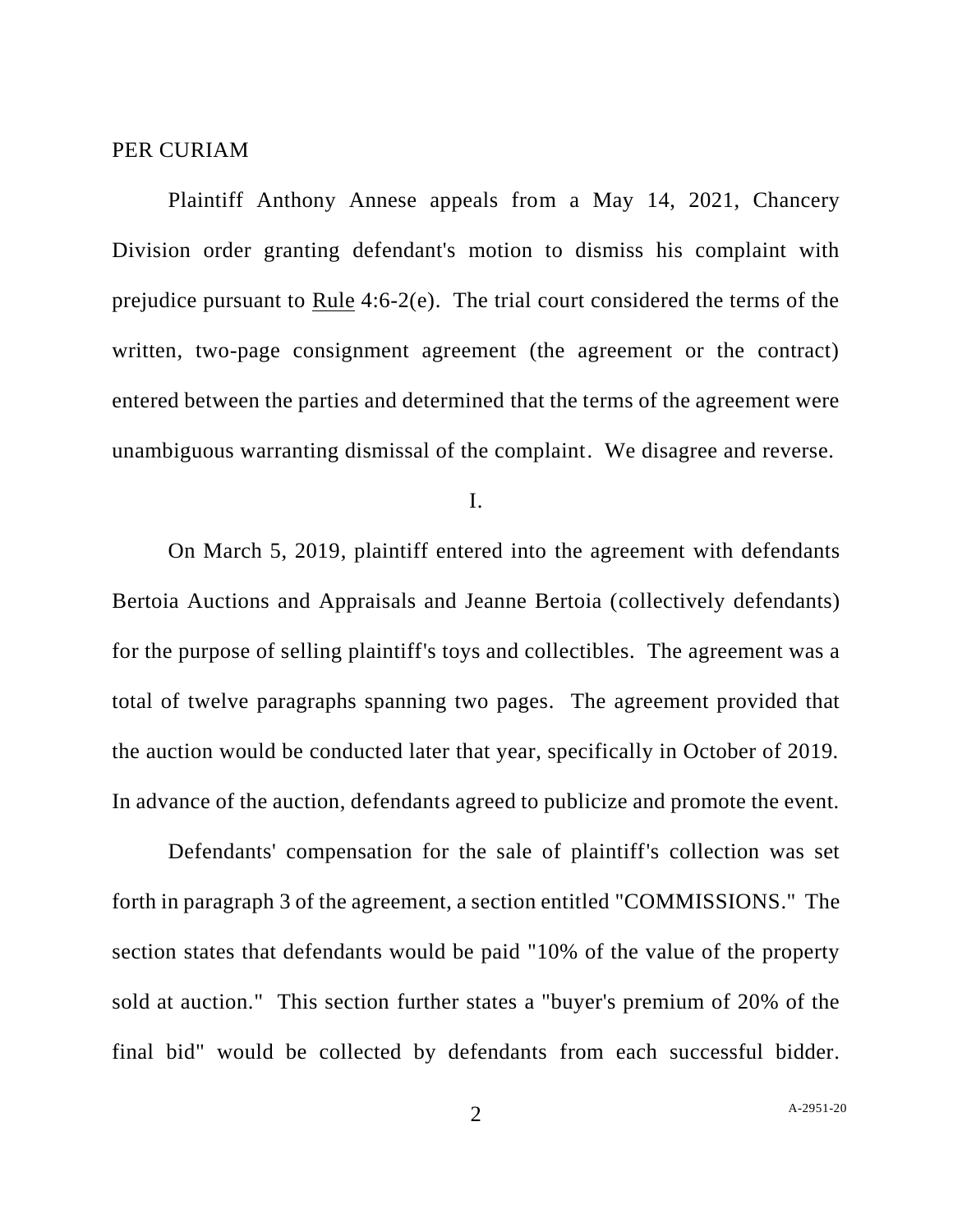Plaintiff argues that the buyer's premium was not a commission exclusively for the benefit of the defendants; defendants disagree, arguing that the buyer's premium was solely theirs to keep. Both cite the plain language of the agreement in support of their respective positions.

As was agreed, defendants advertised and promoted the event. The global marketing effort involved, among other things, the creation and distribution of a color brochure, which described and provided illustrations of the collection. The brochure disclosed the existence of the buyer's premium and other particulars regarding the terms, which would apply to all prospective bidders. In addition to circulating the color brochure, defendants also previewed the auction at other special events they hosted or were otherwise involved in.

The auction went forward on October 11, 2019, yielding successful bids totaling \$1,478,040. The first part of defendants' claimed commission, 10% of the auction's proceeds, was \$147,804 and was deducted from the sale proceeds as per the agreement. In addition to the percentage of sales, defendants also collected, as the second claimed element of compensation, a 20% buyer's premium from each of the successful bidders. The total buyers' premiums collected by defendants was \$295,608. Thus, defendants claim entitlement to a

3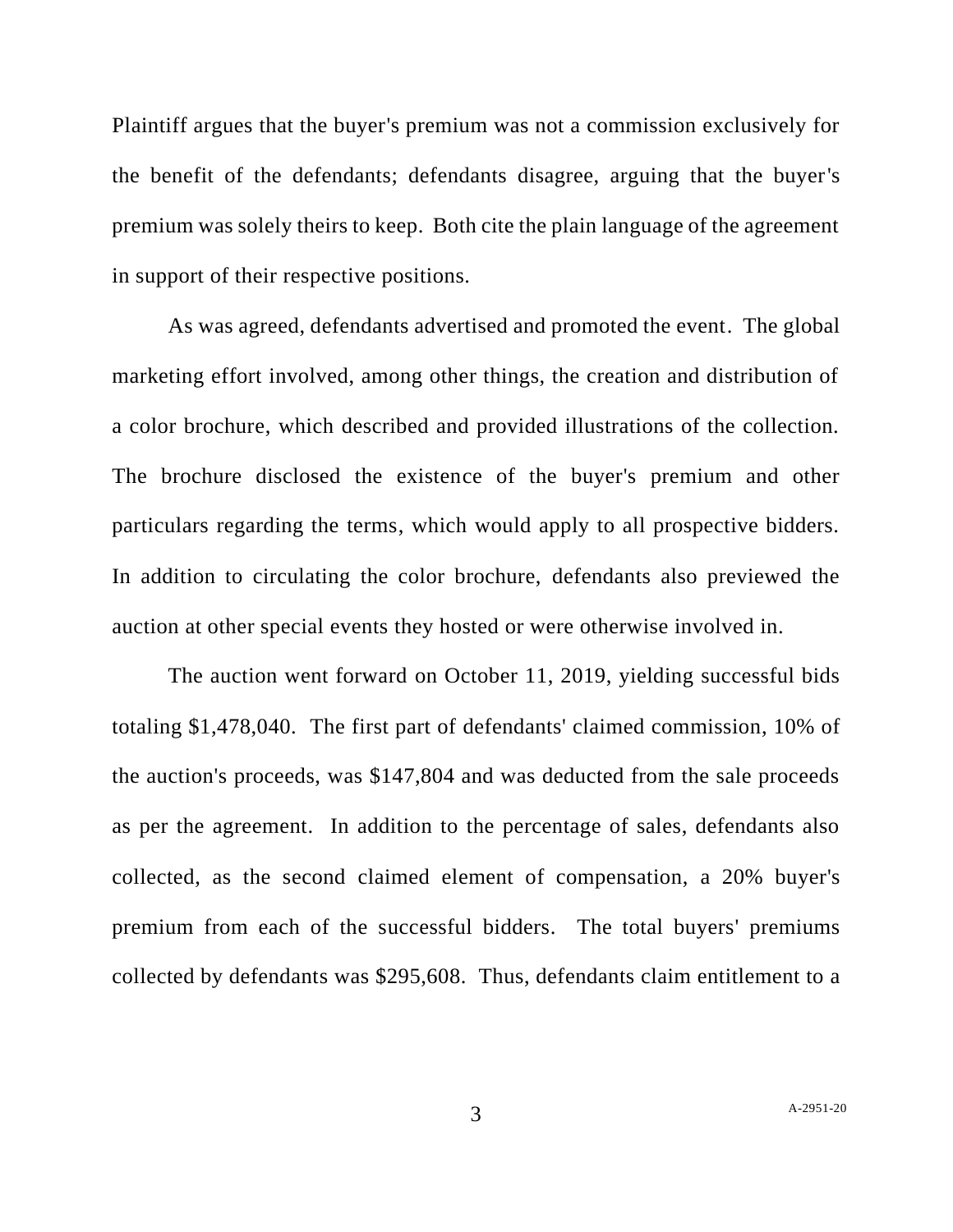total of  $$443,412$  from the sale of plaintiff's collection.<sup>1</sup> A portion of the amount, \$147,804, was paid by plaintiff and deducted from the sales price, the other portion, \$295,608, was paid by the purchasers as a premium over and above the sales price directly to defendants.

Following the auction, as required by sections 2 and 9 of the agreement, defendants provided plaintiff with an accounting of the total sales, expenses, and deducted commissions (the net proceeds figure). The accounting showed a net return to plaintiff of \$1,330,236 (\$1,478,040 less \$147,804) before the deduction of certain allowed expenses. This accounting included an itemized list of each item sold, which included the sale price for each item. The 10% deduction was included in this accounting. The buyers' premiums paid to defendants were not shown in the accounting.

Although the events precipitating the lawsuit are not evident from the record, what is clear is that at some point after receipt of the accounting, plaintiff took issue with defendants' retention of the buyers' premiums. On December 29, 2020, plaintiff demanded an accounting of the buyers' premiums paid and

<sup>1</sup> The 10% of the proceeds (\$147,804) plus the 20% buyers' premiums (\$295,608) from each successful bid equals to the \$443,412 amount.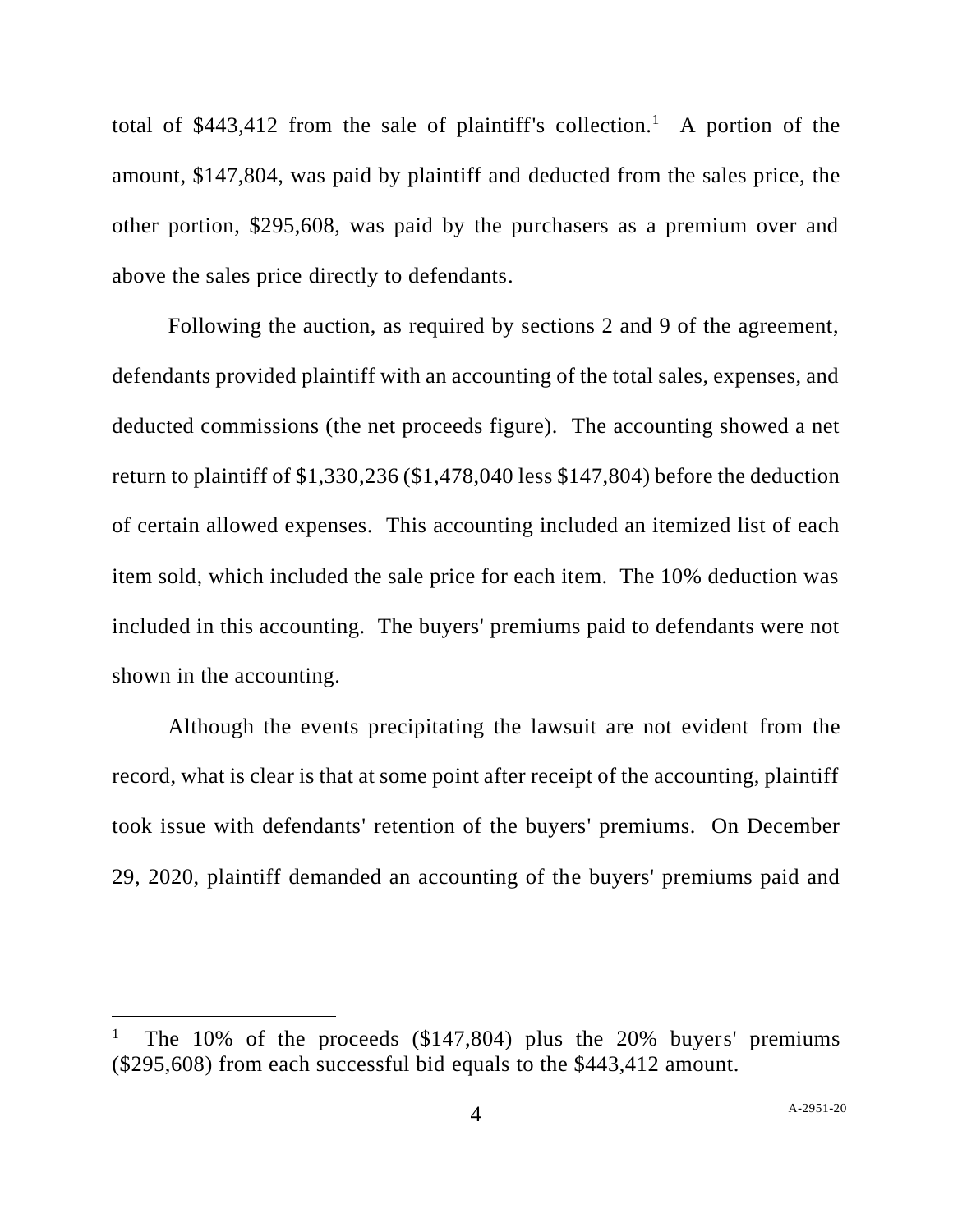collected and demanded that these funds be turned over to plaintiff; defendants did not comply.

### II.

On March 8, 2021, plaintiff filed an eight-count complaint alleging breach of contract for breach of the consignment agreement (count one); breach of fiduciary duty for violating agency duties and for disloyalty (count two); violation of the New Jersey Consumer Fraud Act<sup>2</sup> for deceptive and unconscionable practices in obtaining and performing the consignment agreement (count three); breach of the implied covenant of good faith and fair dealing (count four); unjust enrichment (count five); conversion (count six); a request for an equitable accounting (count seven); and imposition of personal liability on the individual defendant, Bertoia, for continuing to operate under the dissolved LLC, 3 and for personally participating in the breaches alleged (count eight). The essence of plaintiff's complaint is distilled simply: defendants were only entitled to collect buyers' premiums but not to retain them and, in keeping them, have breached the contract and violated the law.

<sup>&</sup>lt;sup>2</sup> N.J.S.A. 56:8-1 to -224.

 $3\overline{)}$  Although not relevant to the order on appeal, the LLC defendant appears to have been dissolved on May 16, 2016, four years before the agreement in this case was ever entered into.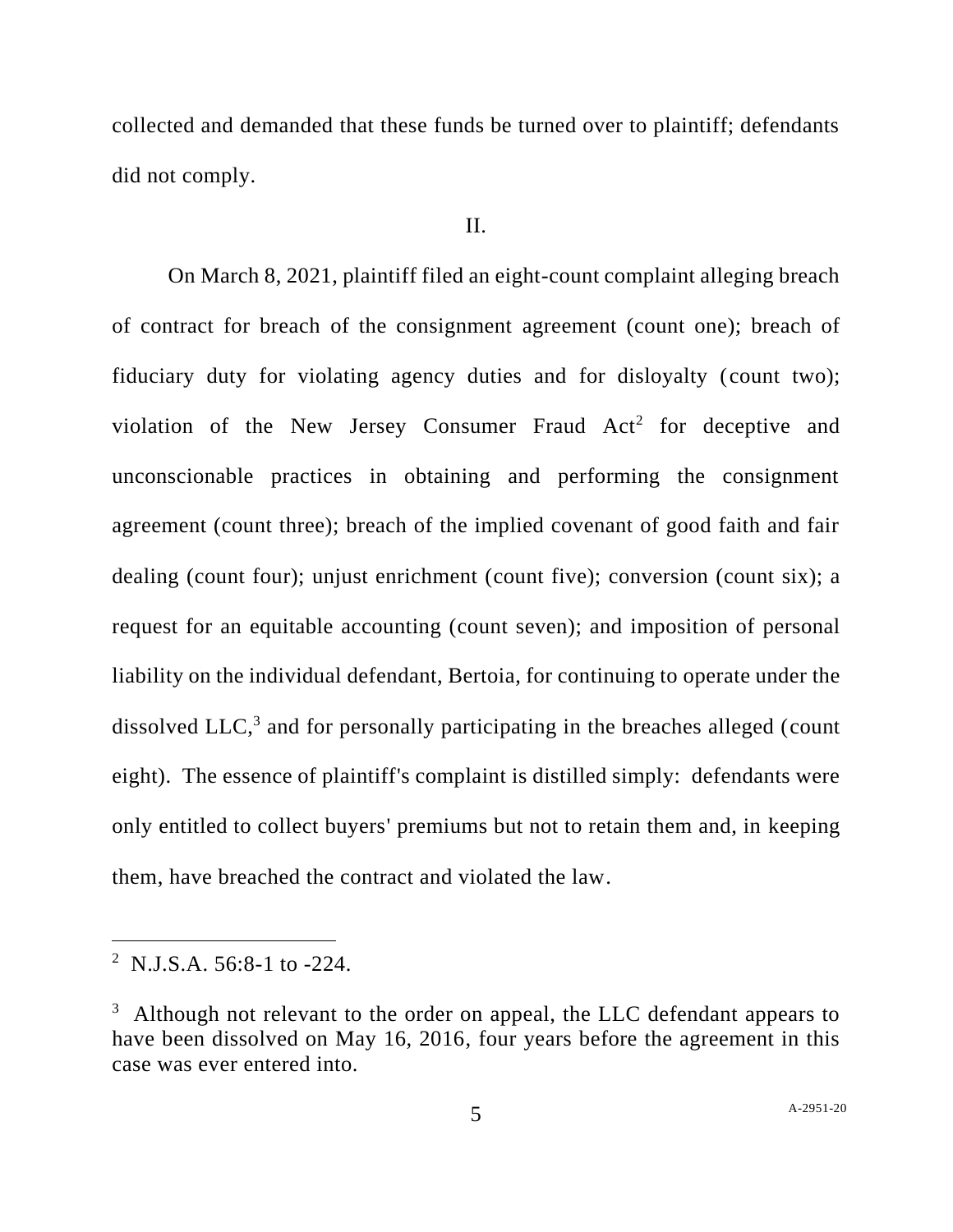On April 17, 2021, in lieu of filing an answer, defendants filed a motion to dismiss for a failure to state a claim upon which relief can be granted under Rule 4:6-2(e). Following oral argument on May 14, 2021, the trial court granted the motion in an oral decision and dismissed all counts of the complaint. The trial court found there was only one reasonable interpretation of the agreement's terms and plaintiff's argument that defendants were to collect and hold the buyer's commission but not retain it was unreasonable. The court also determined that since the remaining counts of the complaint were predicated upon plaintiff's contention that he was entitled to share in the buyer's premium, those counts could not be sustained.

The trial court held that the language of the agreement authorized the defendants to "collect" the buyers' premiums, which in its view also authorized the defendants to retain them, even though the agreement was silent as to what was to become of the premiums once collected. The court reached this conclusion on the face of the agreement alone, in a motion on the pleadings, without consideration of anything else. This limited review apparently satisfied the court that the relationship between the parties, what they meant by what they agreed to, common industry practice, and grammatical and textual ambiguities did not matter. We disagree.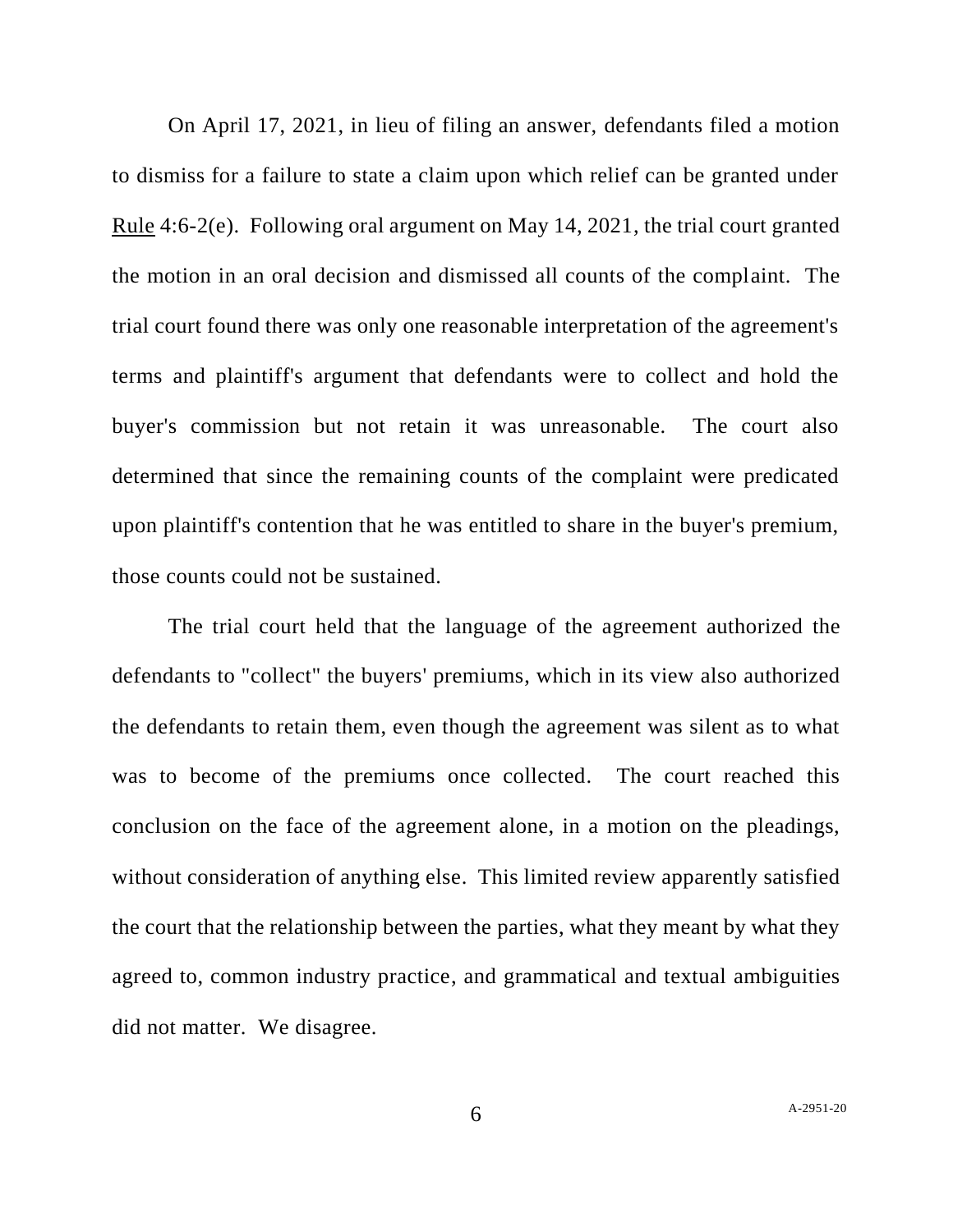While it is indeed possible that this breach of contract dispute may at some point be disposed of by summary judgment, one way or the other, dismissal at this juncture, on this record, under a motion to dismiss standard, is error. In its opinion, the trial court used language describing its analysis requiring it to "[view] the facts in the light most favorable to the non-moving party." That analytical framework, more akin to a summary judgment analysis, was not the way to consider the motion. The court gave further short shrift to the plaintiff's allegations, stating that plaintiff's contention that "the definition of retain and collect must be different is an unreasonable inference." We do not agree that viewing this complaint through such a narrow lens, at this point, is the correct means of considering the motion. Instead, the plaintiff's complaint should have been assumed to be true in all respects as to the facts alleged and then, with that benefit intact, examined to determine if the truthful allegations gave rise to one or more viable causes of action as set forth therein. Had the complaint been evaluated in light of this very indulgent standard, as it should have been, the motion would have been denied.

On appeal plaintiff argues that the motion court erred in ruling that the contract claim contained in his first cause of action failed to state a claim for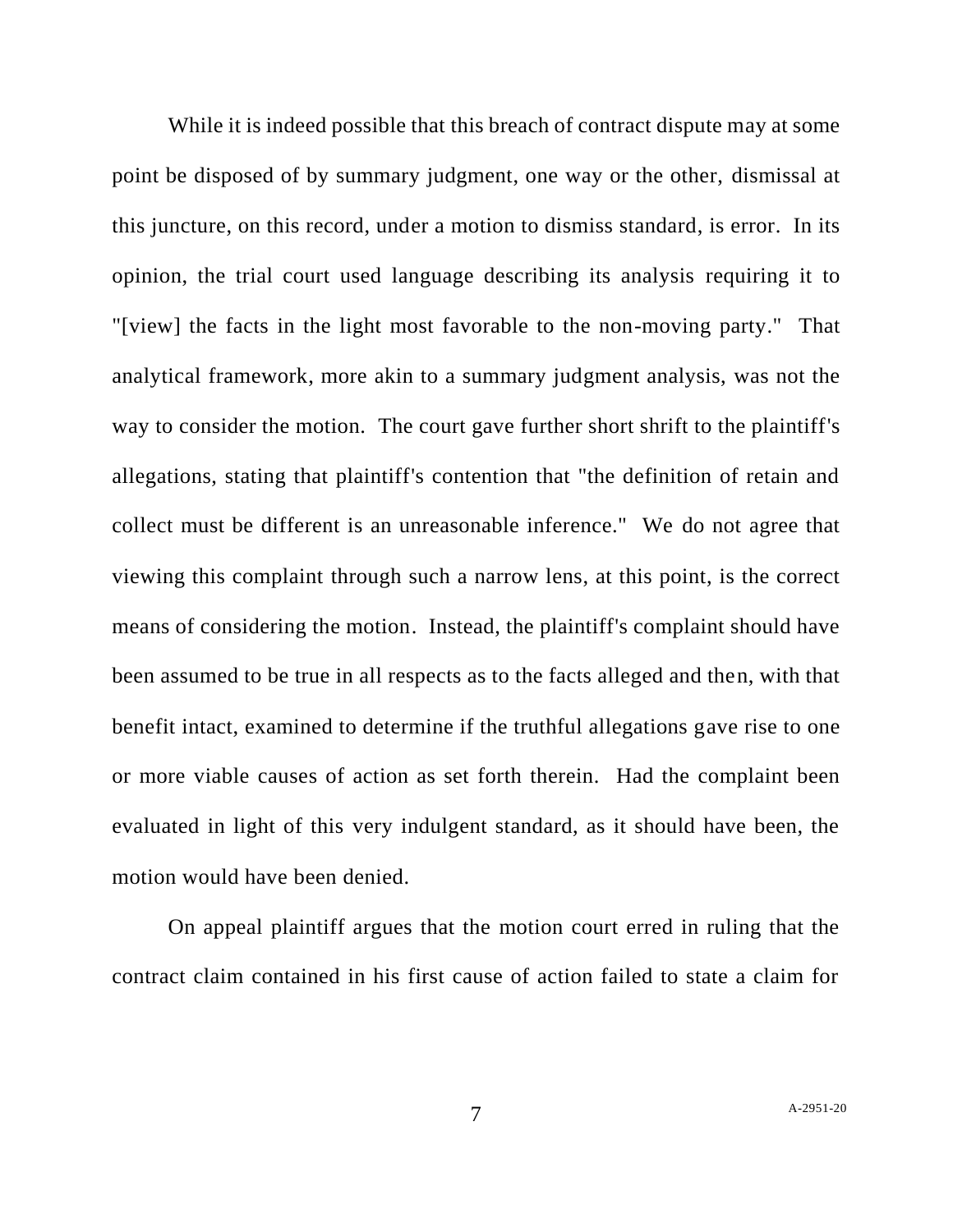breach of contract and further erred by concluding that dismissal of the breach of contract claim required dismissal of all subsequent counts.

## III.

We review de novo a trial court's order granting a motion pursuant to Rule 4:6-2(e). Dimitrakopoulos v. Borrus, Goldin, Foley, Vignuolo, Hyman & Stahl, P.C., 237 N.J. 91, 108 (2019). In doing so we, like the trial court, must canvass the legal adequacy of all the facts alleged and give plaintiff the benefit of every inference. Printing Mart-Morristown v. Sharp Elecs. Corp., 116 N.J. 739, 746 (1989). Notwithstanding this indulgent standard, if a complaint states no claim that supports relief, the action should be dismissed. Dimitrakopoulos, 237 N.J at 107. The entirety of the parties' relationship turns on the written agreement between them. The interpretation of that agreement is a matter of law for the court, and, as with a review of trial court decision on a motion to dismiss for failure to state a claim, we review de novo a trial court's interpretation of a contract. Fastenberg v. Prudential Ins. Co. of Am., 309 N.J. Super. 415, 420 (App. Div. 1998).

The starting point for contract construction is always the language of the contract. Commc'ns Workers of Am., Loc. 1087 v. Monmouth Cnty. Bd. of Soc. Servs., 96 N.J. 442, 452 (1984). Generally, contract terms are to be given their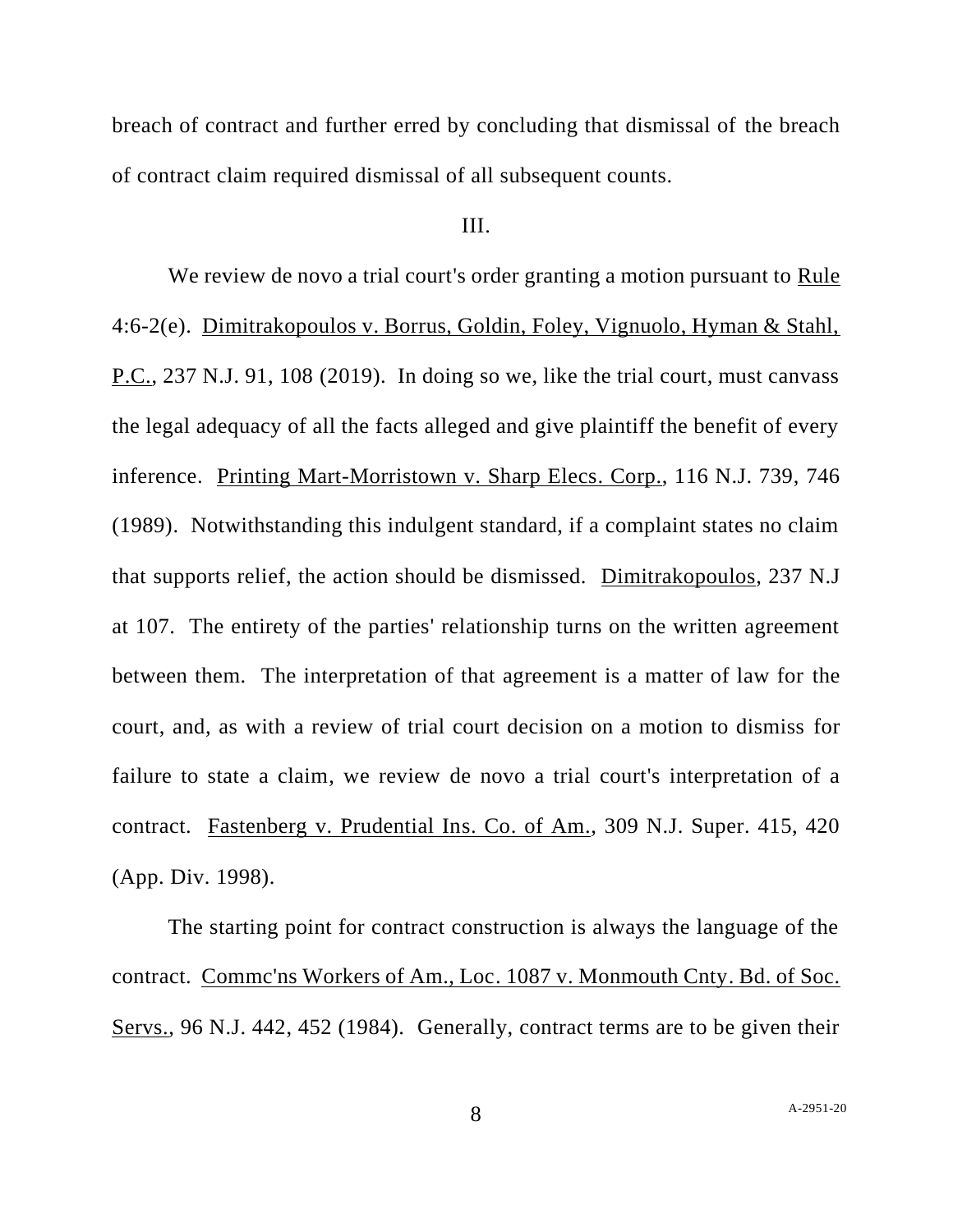"plain and ordinary meaning." M.J. Paquet, Inc. v. N.J. Dep't of Transp., 171 N.J. 378, 396 (2002) (citing Nester v. O'Donnell, 301 N.J. Super. 198, 210 (App. Div. 1997)).

The "polestar" of contract construction is "the intention of the parties . . . as revealed by the language used, taken as an entirety." Atl. N. Airlines v. Schwimmer, 12 N.J. 293, 301 (1953); see also Jacobs v. Great Pac. Century Corp., 104 N.J. 580, 582 (1986). "[I]n the quest for the intention, the situation of the parties, the attendant circumstances, and the objects they were thereby striving to attain are necessarily to be regarded." Atl. N. Airlines, 12 N.J. at 301.

When presented with a dispute as to what a contract means, as is precisely the issue in this case, the court's aim is to determine the intentions of the parties to the contract, as revealed by the language used, the relations of the parties, the attendant circumstances, and the objects the parties were trying to attain. Driscoll Constr. Co. v. State Dep't of Transp., 371 N.J. Super. 304, 313 (App. Div. 2004) (citation omitted). "If the terms of a contract are clear, they are to be enforced as written." Malick v. Seaview Lincoln Mercury, 398 N.J. Super. 182, 187 (App. Div. 2008) (citing Cnty. of Morris v. Fauver, 153 N.J. 80, 103 (1998)).

9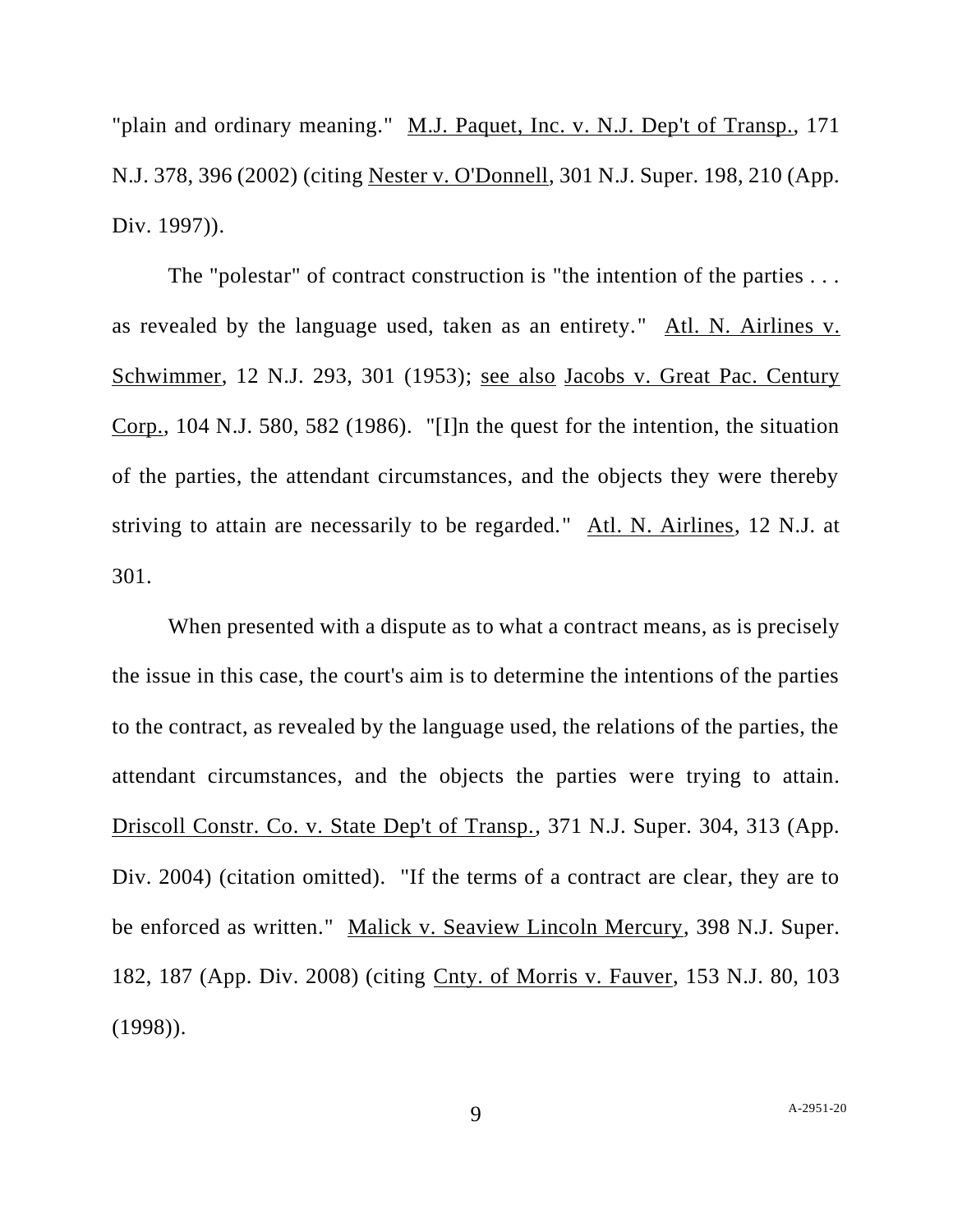Here, it is argued, indeed it is the very substance of the lawsuit, that the terms of the contract are not clear but ambiguous and the intention of the parties is not obviously manifest in the writing. Thus, plaintiff has filed a lawsuit alleging the agreement has been breached and that he has been damaged; the defendant says, in essence, not so. Based on what the lawsuit says, it is not at all clear what the parties intended.

Considering the allegations and competing arguments offered at this stage of the litigation, the pleadings stage, the court cannot, on this record, decide that issue with certainty. "The determination of whether a contract term is clear or ambiguous is a pure question of law requiring plenary review." In re Teamsters Indus. Emps. Welfare Fund, 989 F.2d 132, 135 (3d Cir. 1993). A plenary review standard, even if limited to a legal determination, requires a full record or at least one more robust than what we have here.

To discover the intention of the parties, and to determine whether a contract is ambiguous, courts may consider extrinsic evidence offered in support of conflicting interpretations. Conway v. 287 Corp. Ctr. Assocs., 187 N.J. 259, 268-69 (2006). See also In re Teamsters Indus. Emps. Welfare Fund, 989 F.2d at 135. "Evidence of the circumstances is always admissible in aid of the interpretation of an integrated agreement, even where the contract is free from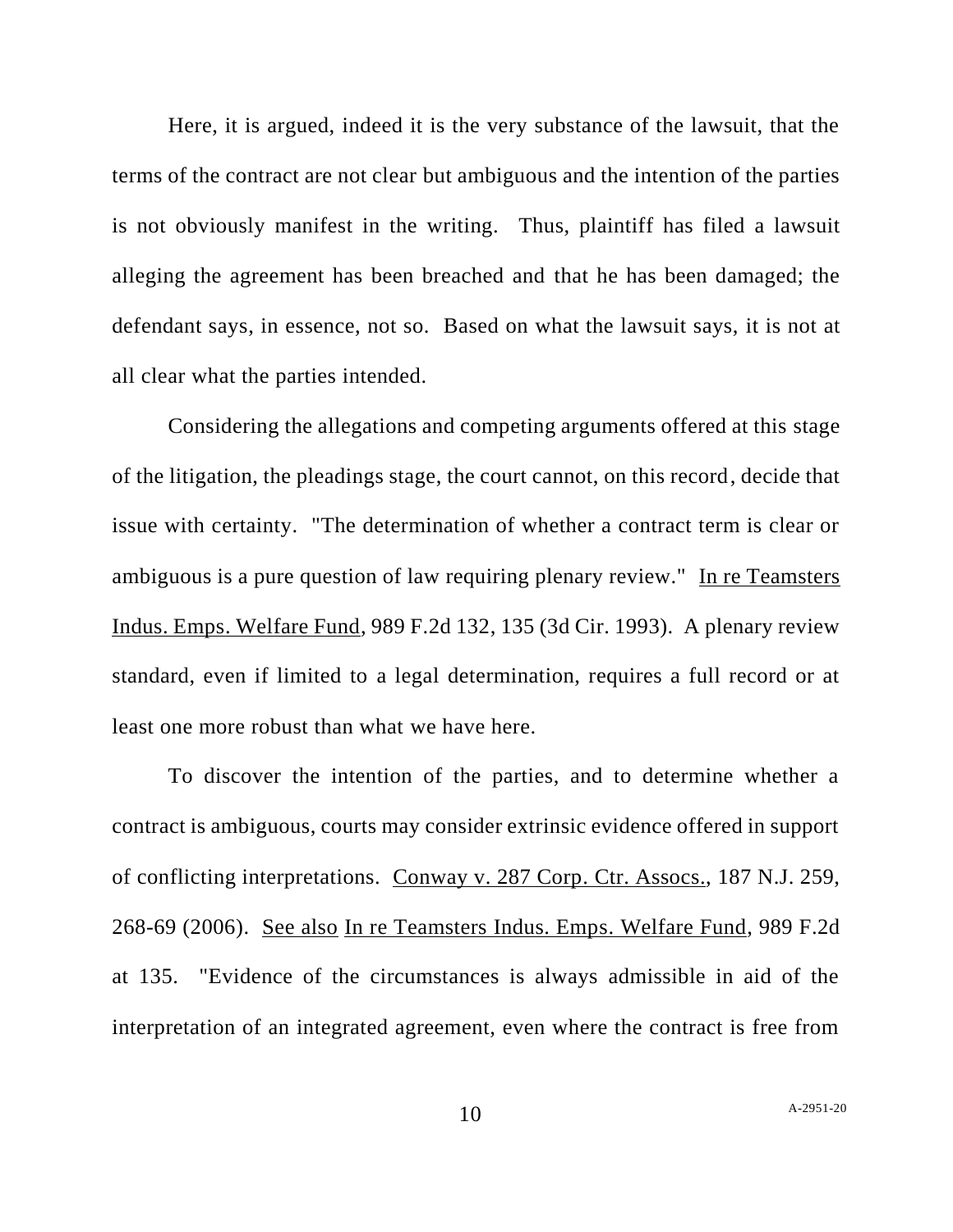ambiguity, not for the purpose of changing the writing, but to secure light by which its actual significance may be measured." Newark Publishers' Ass'n v. Newark Typographical Union, 22 N.J. 419, 427 (1956); Atl. N. Airlines, 12 N.J. at 301-02.

Not every contract dispute can be disposed of as a matter of law. Resolution of ambiguity, if found, is a fact issue. Michaels v. Brookchester, Inc., 26 N.J. 379, 388 (1958); Deerhurst Ests. v. Meadow Homes, Inc., 64 N.J. Super. 134, 152-53 (App. Div. 1960). A contract is ambiguous if it is susceptible to two reasonable alternative interpretations. Chubb Custom Ins. Co. v. Prudential Ins. Co. of Am., 195 N.J. 231, 238 (2008); M.J. Paquet v. N.J. Dep't of Transp., 171 N.J. 378, 396 (2002). However, a plenary hearing is required to resolve an ambiguous contract only if, after considering all relevant materials, a genuine issue of fact remains. In re Teamsters Indus. Emps. Welfare Fund, 989 F.2d at 135 n.2. Absent such a dispute of fact, or if such a dispute is immaterial or not germane, and provided there is only one reasonable outcome, disposition on summary judgment may be appropriate. Driscoll Constr. Co., 371 N.J. at 313-14.

It is against this backdrop of well-established law that we conclude that "all relevant materials" could not have possibly been considered on this motion.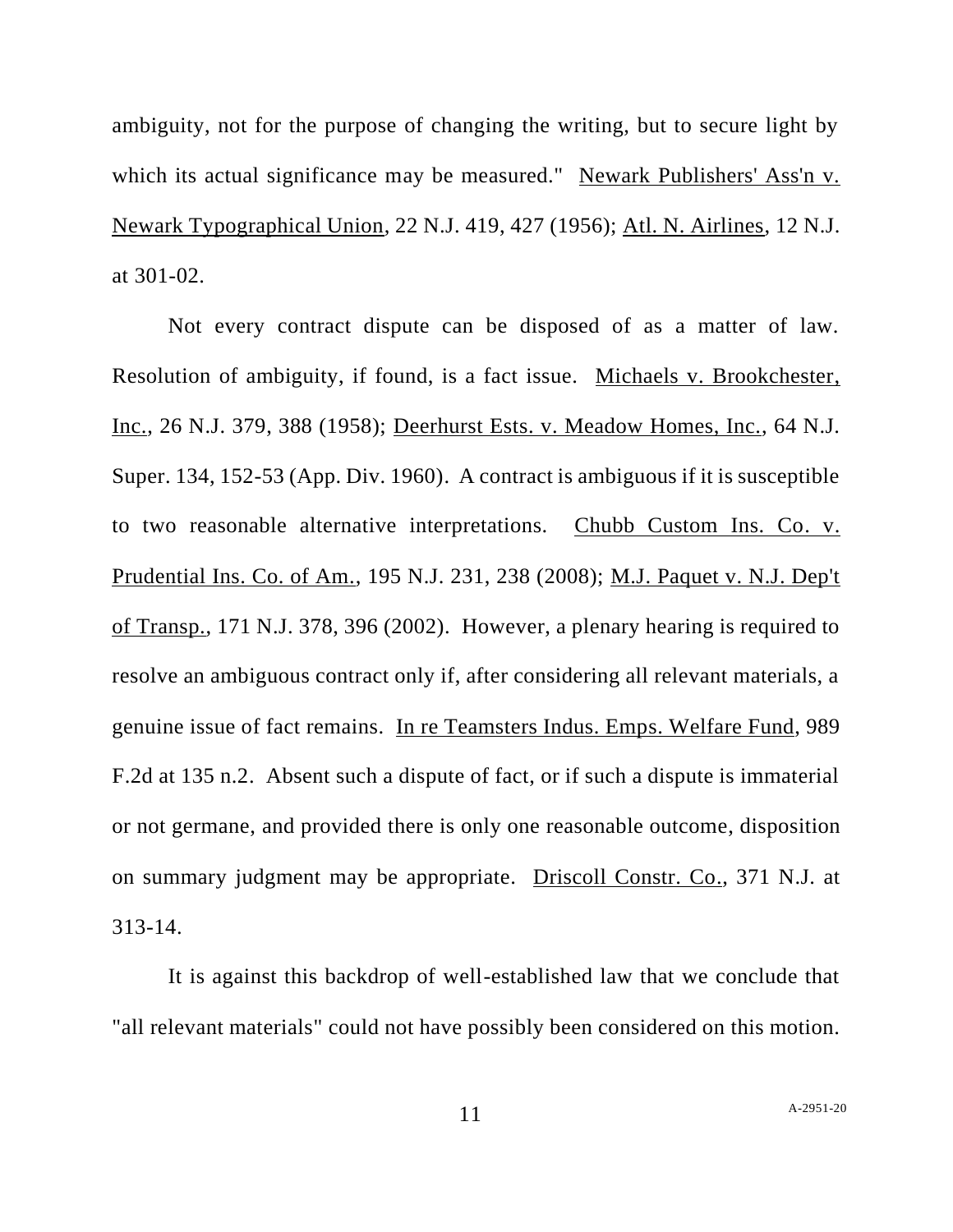In re Teamsters Indus. Emps. Welfare Fund, 989 F.2d at 135 n.2. As such reversal is required to allow for the development of a record to include those materials needed to address the question presented.

# IV.

Paragraph 3 of the agreement, entitled "COMMISSIONS," states as follows:

> For services rendered herein, BERTOIA shall receive and retain from the proceeds of the sale of the Property, as a commission from the Seller, an amount equal to 10% of the Property sold at auction. A buyer's premium of 20% of the final bid to be collected by BERTOIA from the Buyer.

To begin, we note that the title of the paragraph at issue is the plural form of the word. Simple grammatical construction thus makes clear that more than one form of commission may be included in the provision. This paragraph could indeed be read to provide that the two types of commissions were to be earned by defendants: "10% of the Property sold at auction" and "[a] buyer's premium of 20% of the final bid." The paragraph is also susceptible to a different reading. That alternate reading is at the crux of the complaint.

On appeal, plaintiff argues that the trial court expressed the Rule 4:6-2(e) standard correctly but misapplied it. We agree. The trial court gave particular attention to the words "retain" and "collect" as used to differentiate the conduct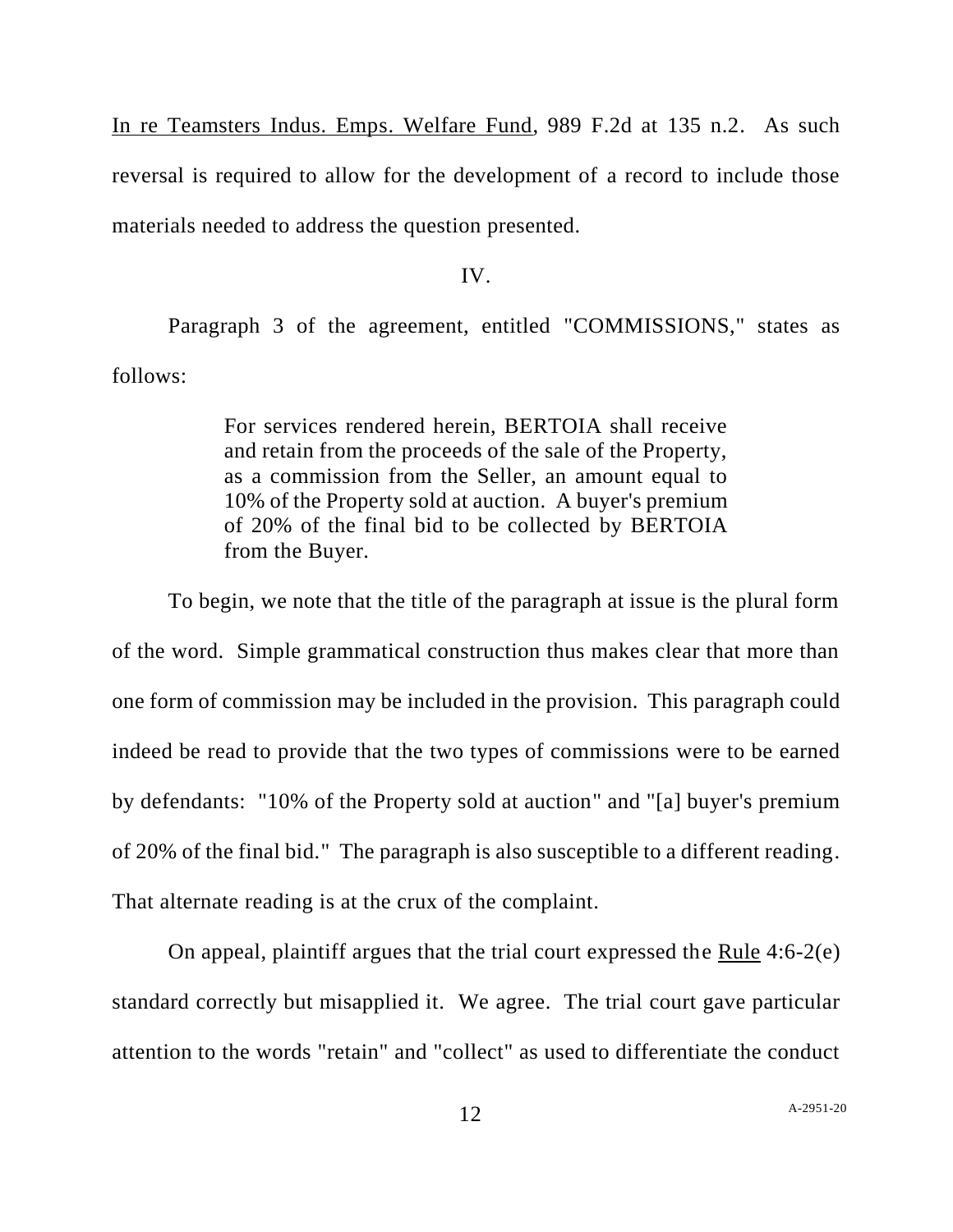of defendants in gathering or receiving the monies owed to them. The court

recited the provision, putting its interpretation of the meaning in context:

Under the COMMISSIONS section of that contract, there are two separate terms which read as follows - and again, I'm looking at paragraph 3, "COMMISSIONS". "For services rendered, Bertoia shall receive and retain from the proceeds of the sale of the property as a commission from the seller an amount equal to 10% of the property sold at auction. A buyer's premium of 20% of the final bid collected by Bertoia from the buyer". The question is whether collected means share or whether it's his buyer's commission - buyer's premium, 20%.

[(Emphasis added).]

The court went on to specifically find what this language meant, again in

the context of the overall agreement:

This court finds that all sentences were meant to signal to the parties of the contract that Bertoia would be taking the named fee. The first sentence is the percentage taken from the seller. The second is the percentage taken from the buyer. The terms used are different. The seller portion states Bertoia will retain 10% commission, and the buyers say that Bertoia will collect 20%. However, being that . . . these are both under the Commission paragraph, the court finds that the only reasonable interpretation would be that those terms mean the same thing. Bertoia was enumerating commission fees and would be taking those portions of proceeds.

[(Emphasis added).]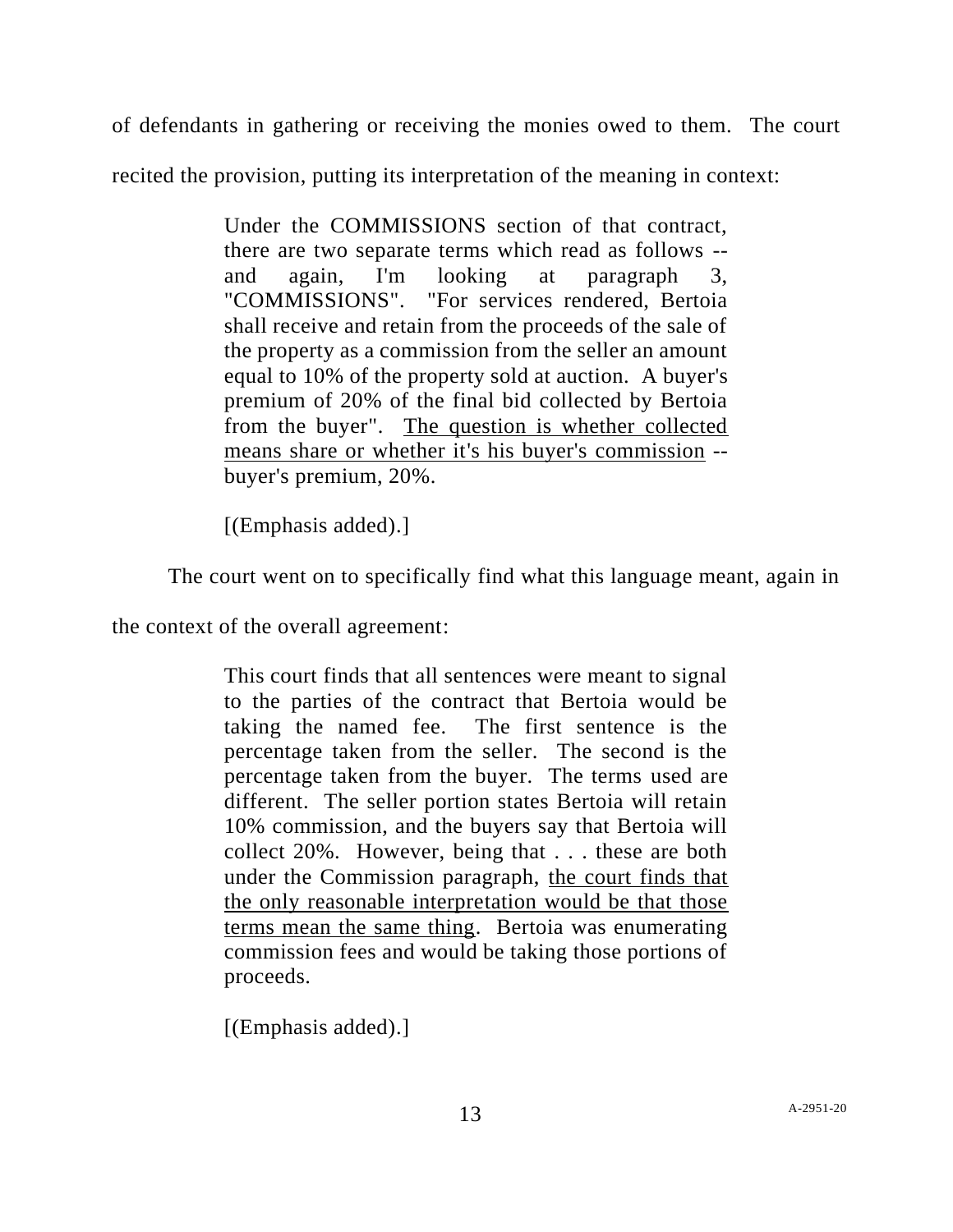This finding of "only [one] reasonable interpretation" fails to give the necessary deference to the plaintiff's allegations. Plaintiff's suit maintains that defendants would generate some of the proceeds by charging a "buyer's premium" those defendants would collect but not retain and would then calculate its commission as 10% of the total proceeds which plaintiff argues should have included the buyer's premium. Plaintiff insists the use of the word "retain" regarding the 10% but not with regard to the buyer's premium is proof positive that defendants had no right to claim the buyers' premiums as its own.

The trial court rejected the argument advanced by plaintiff that the use of the word "retain" as regards one form of compensation versus the use of "collect" as regards another, somehow should be construed to mean that the latter form of commission, the buyer's premium, was not a commission at all but something to be collected from the buyer and distributed to the seller with defendants having no claim to the premium at all. We agree with the plaintiff that such a cramped reading on a motion to dismiss fails to give the plaintiff the benefit of every inference. The trial court stated:

> Plaintiff alleges that the term Bertoia -- the term means Bertoia was to only take and hold the monies for the seller but based on the -- upon the construction of the contract, this court finds this interpretation to be unreasonable. . . . Plaintiff's claims are based upon an unreasonable separation of collect from the rest of the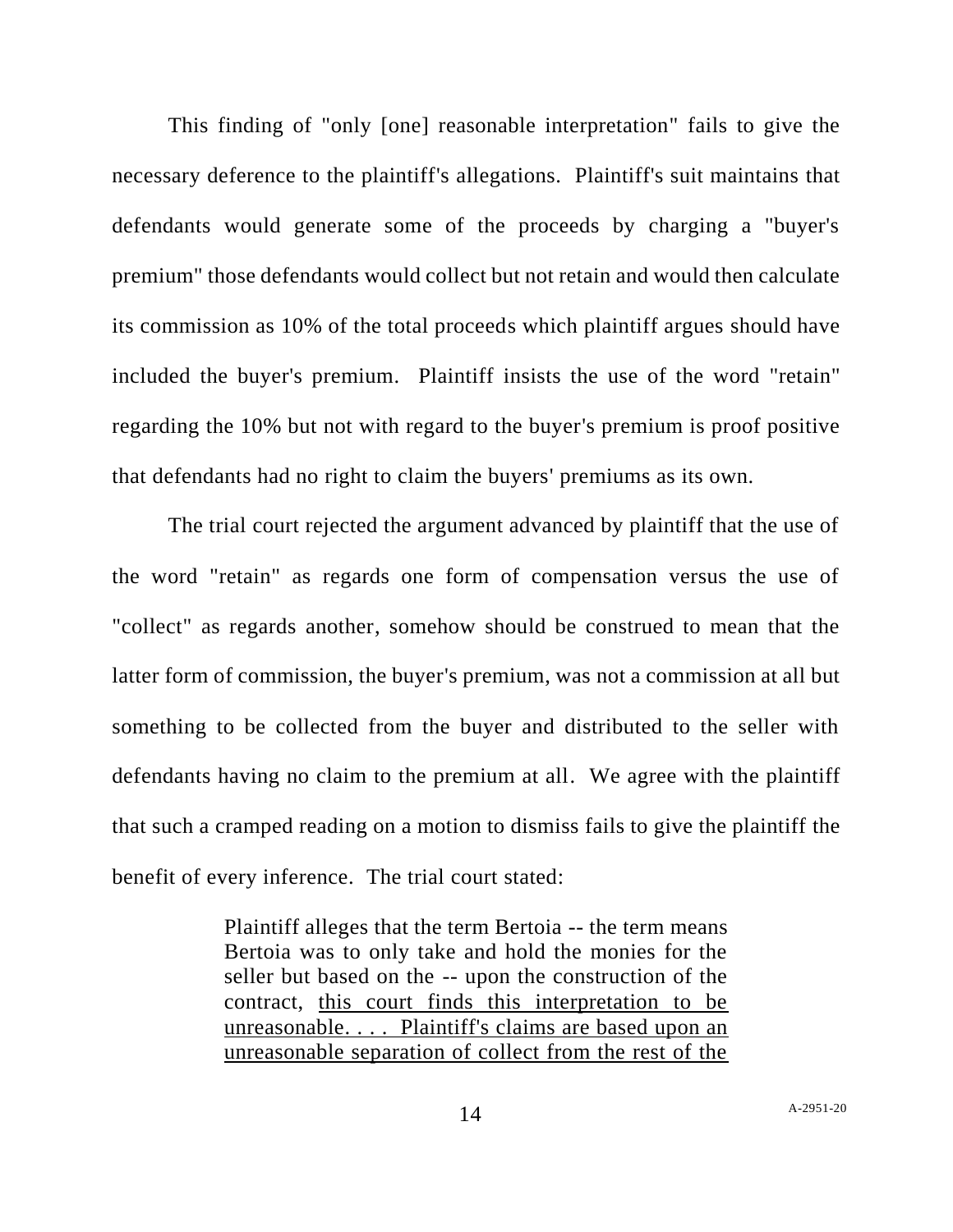commission paragraph. Plaintiff's definition of collect in the context of the contract is unsupported and unsupportable.

[(Emphasis added).]

The trial court grounded its decision in "reasonableness," which is, at the right time, a sensible measure. This conclusion, however, is, at best, premature. The agreement provided for "commissions" using internally inconsistent language and a structure that can be read more than one way. This is more than ample basis to have denied the motion. The court decided what the contract meant without consideration of anything other than what it said. While there are no doubt certain instances where a breach of contract suit can be decided based on the contract and the complaint, this is not one of them. We do not agree with the trial court that the language of the agreement is unequivocal and lacks any ambiguity. The court incorrectly determined that as a matter of law the agreement was completely unambiguous, and that defendant had fully performed under the agreement. It could not properly make that determination as a matter of law at the pleadings stage.

We agree with plaintiff, that the agreement itself could be read as he contends, i.e., that defendants could only collect the buyers' premiums as part of the purchase price, against which defendants could collect a 10% commission.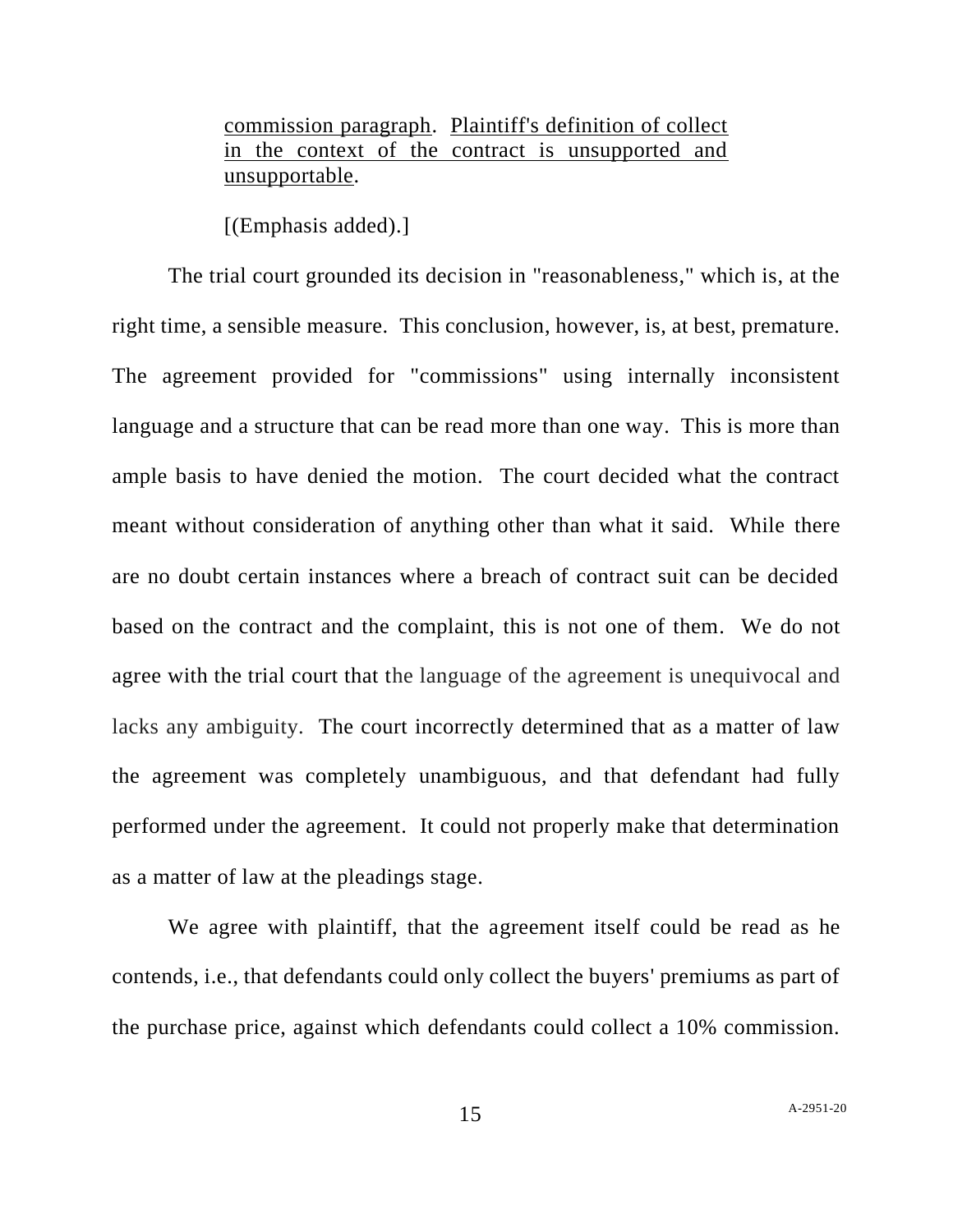To conclude that was unreasonable, on a motion to dismiss, drew the inferences in the wrong direction against plaintiff. More is needed before the court is positioned to address a dispositive motion on that or other grounds. Extrinsic evidence should be considered to determine what the parties intended. This is especially true where there are conflicting interpretations. Conway, 187 N.J. at 268-69. "Extrinsic evidence may include the structure of the contract, the bargaining history, and the conduct of the parties that reflects their understanding of the contract's meaning." In re Teamsters Indus. Emps. Welfare Fund, 989 F.2d at 135. No such evidence is yet available in the record.

## V.

Having found that the trial court's interpretation of paragraph 3 must be reversed, we need not further pore over its determinations regarding paragraphs 2 and 9 in great detail. The court's decisions regarding these sections are of no continuing moment.

Paragraph 9, entitled "SETTLEMENT OF ACCOUNT WITH SELLER," sets forth the process and timing by which defendant was obliged to make payment to plaintiff of the net proceeds of the sale. The trial court concluded that the payment made by defendant to plaintiff was as per the settlement scheme set forth in this section given its findings as to how the commissions were to be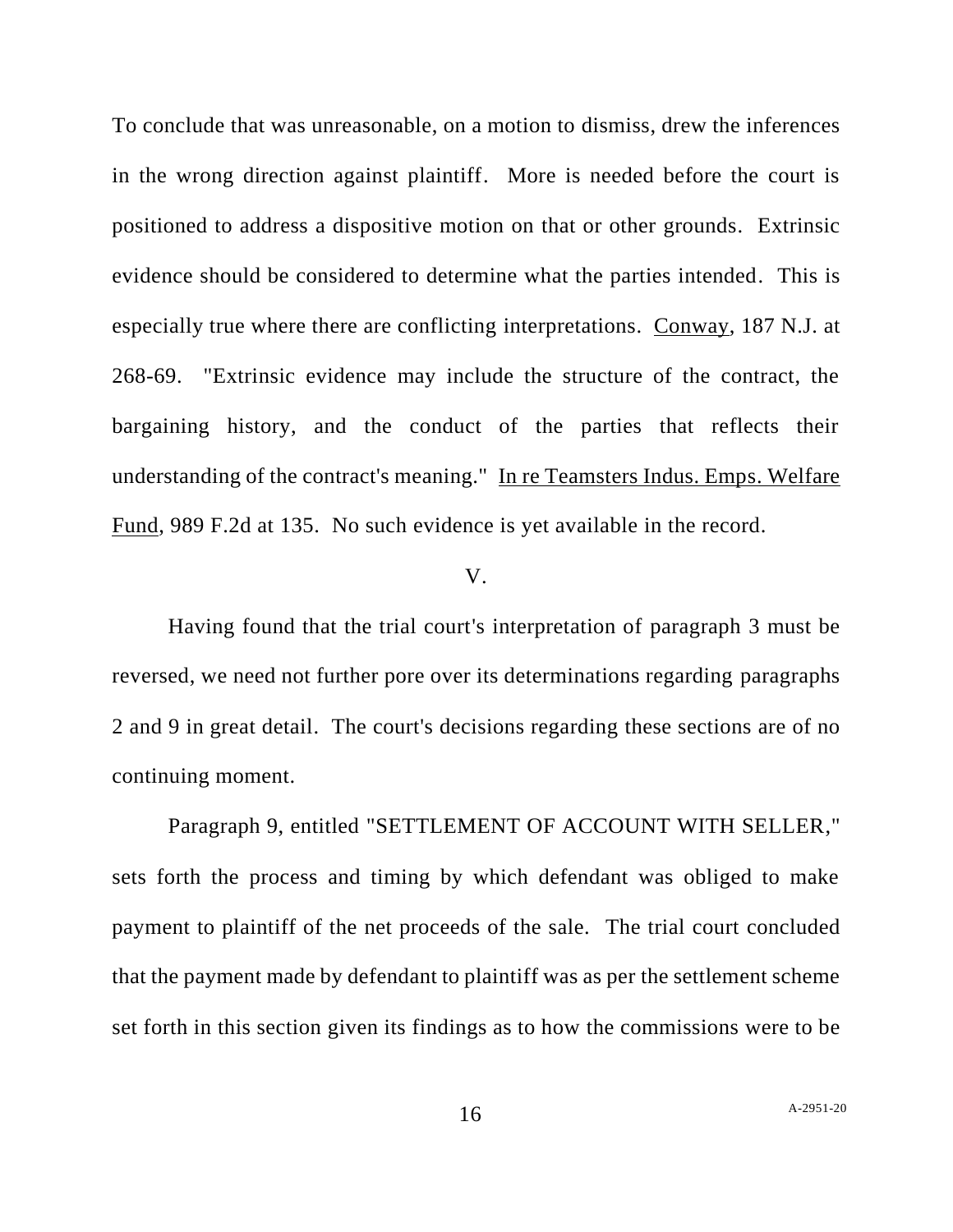earned by defendant and net proceeds paid to plaintiff. Having determined that the court's reading of paragraph 3 was erroneous it thus follows that its interpretation of paragraph 9 cannot be sustained. Until a finding is made as to what paragraph 3 required as payment to defendants there can be no finding as to the accuracy of the settlement.

The trial court's interpretation of paragraph 2 of the agreement is similarly mooted. This paragraph, entitled "TITLE TO GOODS" provides that "proceeds of the sales" of the auction item "shall vest in and belong to Bertoia until accounted for and remitted to the Seller in accordance with the provisions of this [a]greement." That accounting is the process set forth in paragraph 9. Whether or not a breach occurred here requires findings as to paragraphs 3 and 9.

### VI.

Every cause of action set forth in plaintiff's complaint has at its core the same factual basis: defendants retained a buyer's premium that they were not entitled to and failed to properly account for it when settling with the plaintiff. The trial court, finding as it did that there was no breach, concluded, with only limited discussion, that none of the other causes could survive if count one failed. We offer no opinion as to whether that is so. Having explained why it is that the court should not have concluded there was no breach, we need not